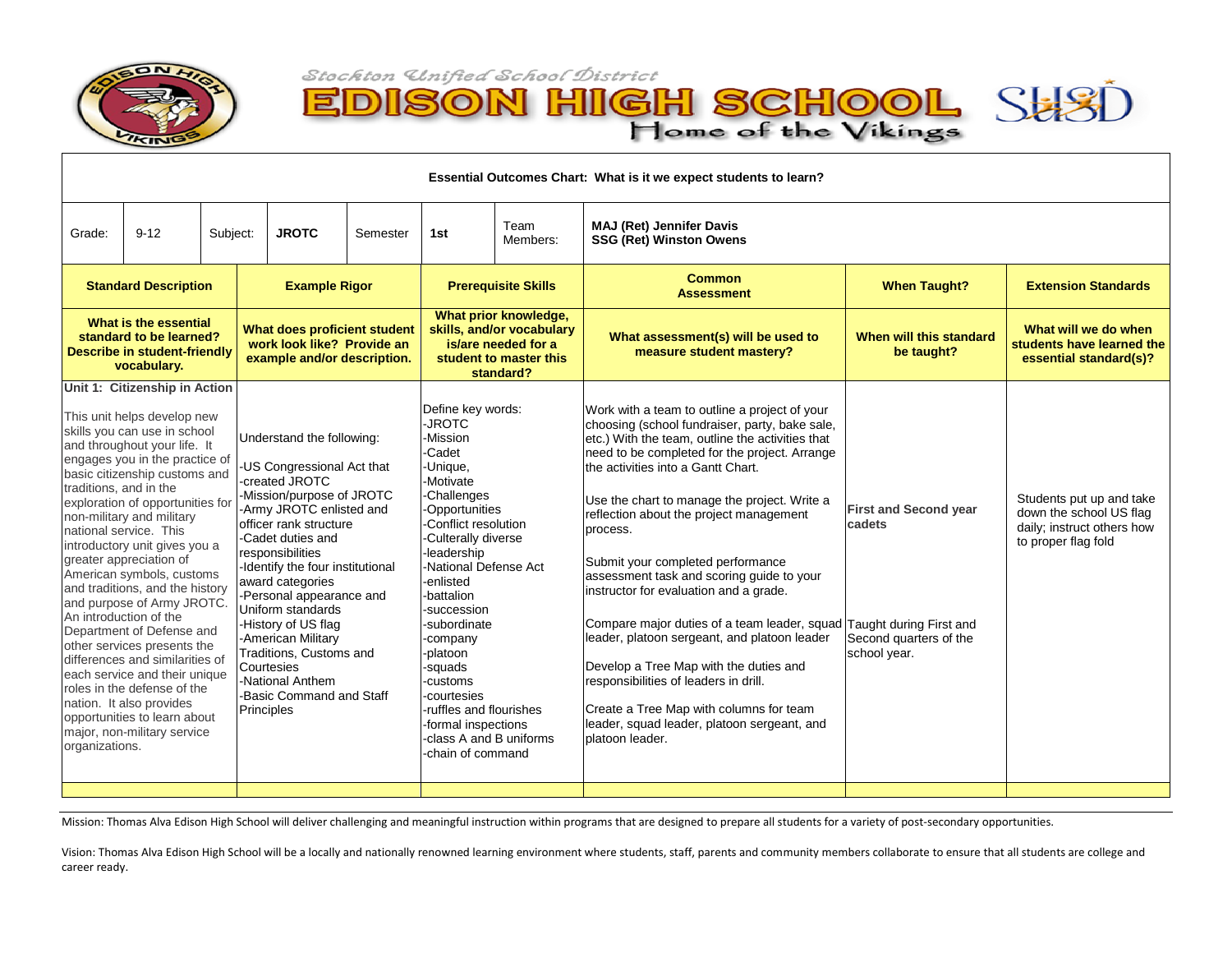

EDISON HIGH SCHOOL SHSD



| <b>Standard Description</b><br>What is the essential                                                                                                                                                                                                                                                                                                                                                                                                                                                                                                                                                                                                             | <b>Example Rigor</b>                                                                                                                                                                                                                                                                                                                                                                                                                                              | <b>Prerequisite Skills</b><br>What prior knowledge,                                                                                                                                                                                                                                                                                                                                                                                                                                                                             | <b>Common Assessment</b>                                                                                                                                                                                                                                                                                                                                                                                                                                                                                                                                                                                                                                                                                     | <b>When Taught?</b>                                                                                          | <b>Extension Standards</b>                                                                                                                                                                                                                                                                                                                                                                                                      |
|------------------------------------------------------------------------------------------------------------------------------------------------------------------------------------------------------------------------------------------------------------------------------------------------------------------------------------------------------------------------------------------------------------------------------------------------------------------------------------------------------------------------------------------------------------------------------------------------------------------------------------------------------------------|-------------------------------------------------------------------------------------------------------------------------------------------------------------------------------------------------------------------------------------------------------------------------------------------------------------------------------------------------------------------------------------------------------------------------------------------------------------------|---------------------------------------------------------------------------------------------------------------------------------------------------------------------------------------------------------------------------------------------------------------------------------------------------------------------------------------------------------------------------------------------------------------------------------------------------------------------------------------------------------------------------------|--------------------------------------------------------------------------------------------------------------------------------------------------------------------------------------------------------------------------------------------------------------------------------------------------------------------------------------------------------------------------------------------------------------------------------------------------------------------------------------------------------------------------------------------------------------------------------------------------------------------------------------------------------------------------------------------------------------|--------------------------------------------------------------------------------------------------------------|---------------------------------------------------------------------------------------------------------------------------------------------------------------------------------------------------------------------------------------------------------------------------------------------------------------------------------------------------------------------------------------------------------------------------------|
| standard to be learned?<br><b>Describe in student-friendly</b><br>vocabulary.                                                                                                                                                                                                                                                                                                                                                                                                                                                                                                                                                                                    | What does proficient student<br>work look like? Provide an<br>example and/or description                                                                                                                                                                                                                                                                                                                                                                          | skills, and/or vocabulary<br>is/are needed for a<br>student to master this<br>standard?                                                                                                                                                                                                                                                                                                                                                                                                                                         | What assessment(s) will be used to<br>measure student mastery?                                                                                                                                                                                                                                                                                                                                                                                                                                                                                                                                                                                                                                               | When will this standard<br>be taught?                                                                        | What will we do when<br>students have learned the<br>essential standard(s)?                                                                                                                                                                                                                                                                                                                                                     |
| Unit 2: Leadership Theory<br>and Application<br>This unit teaches you about<br>what you need to KNOW when of Ethics<br>vou are influencing others, and<br>what you DO when you are<br>leading. You will learn about<br>character and values,<br>leadership theories and<br>principles, and human<br>behavior. The students will<br>have the opportunity to take<br>leadership lessons learned in<br>the classroom and apply to<br>daily instruction and student<br>led positions. Most important,<br>this unit will help you build<br>your relationships in your<br>community service projects<br>and your daily participation in<br>school, work and community. | leadership-how to BE a leader, •by developing a Personal Code<br>when their Personal Code of<br>Ethics explains their key values<br>when their Personal Code of<br>Ethics describes their attitudes<br>about the worth of people,<br>concepts, and other things<br>.when their Personal Code of<br>Ethics describes what they need<br>to be, every day, in every action<br>they take<br>•when they explain how their<br>values relate to the seven Army<br>Values | Describe the values that<br>leaders possess<br>Identify how attitudes can<br>affect a person's actions<br>.Consider how life<br>experiences affect a<br>person's values<br>Describe how the<br>similarities and differences<br>in people's values can<br>impact how they interact<br>with others<br>• Relate your values to the<br>seven Army Values<br>Define key words: beliefs,<br>bribery, coercion, dilemma,<br>ethics, favoritism, norms,<br>prejudices, selfless service,<br>tenets, tunnel vision,<br>unethical, values | Write a Personal Code of Ethics and a brief<br>comparison of the values you outline in your<br>Personal Code of Ethics to those outlined as<br>Army Values.<br>1. Review the criteria detailed in the scoring<br>guide for what you need to do to complete this<br>task.<br>2. Think about what you have learned about<br>values in this lesson.<br>3. Write a Personal Code of Ethics reflecting<br>your personal values and how you wish to live<br>out those values.<br>4. Write a brief comparison of how the values<br>reflected in your Personal Code of Ethics<br>relate to the seven Army Values.<br>Assign leadership positions<br>Assess self: students address their strengths<br>land weaknesses | First through Fourth year<br>Cadets<br>Leadership is taught<br>throughout all quarters of<br>the school year | We place students in various<br>leadership positions; we<br>mentor and quide them<br>throughout the leadership<br>experience.<br>Students are assigned staff<br>positions, company<br>commander and first<br>sergeant positions, give<br>commands and practice<br>leading in front of their<br>peers.<br>Join the Drill Team<br>Attend the Drill competitions<br>versus other schools<br>Lead your class in Drill<br>procedures |
|                                                                                                                                                                                                                                                                                                                                                                                                                                                                                                                                                                                                                                                                  |                                                                                                                                                                                                                                                                                                                                                                                                                                                                   |                                                                                                                                                                                                                                                                                                                                                                                                                                                                                                                                 |                                                                                                                                                                                                                                                                                                                                                                                                                                                                                                                                                                                                                                                                                                              |                                                                                                              |                                                                                                                                                                                                                                                                                                                                                                                                                                 |

Mission: Thomas Alva Edison High School will deliver challenging and meaningful instruction within programs that are designed to prepare all students for a variety of post-secondary opportunities.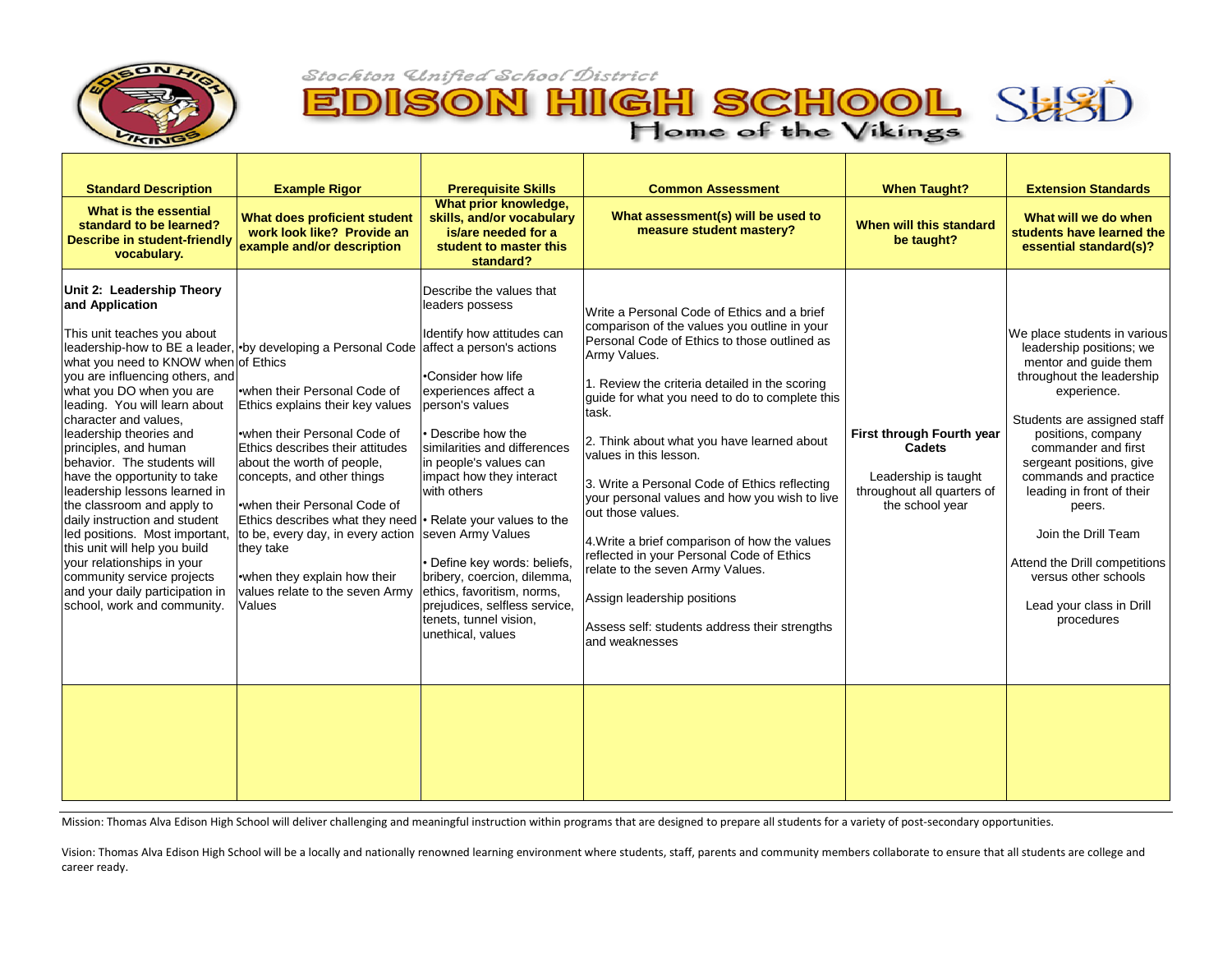



| <b>Standard Description</b>                                                                                                                                                                                                                                                                                                                                                                                                                                                                                                                                                                                                                                                                                                                                                                                                | <b>Example Rigor</b>                                                                                                                                                                                                                                                                                                                                                                                                                                                                                                                                                                                                                                                                                                                                                                                                                                                     | <b>Prerequisite Skills</b>                                                                                                                                                                                                                                                                                                                                                                                                                                                                                                                                     | <b>Common Assessment</b>                                                                                                                                                                                                                                                                                                                                                                                                                                                                                                                                                                                                                                                                                                                                                                                                                                                                                                                                                                                                                                                                                                                                                                                                                | <b>When Taught?</b>                                                                       | <b>Extension Standards</b>                                                                                                                                                                                                                                                                                                                                                     |
|----------------------------------------------------------------------------------------------------------------------------------------------------------------------------------------------------------------------------------------------------------------------------------------------------------------------------------------------------------------------------------------------------------------------------------------------------------------------------------------------------------------------------------------------------------------------------------------------------------------------------------------------------------------------------------------------------------------------------------------------------------------------------------------------------------------------------|--------------------------------------------------------------------------------------------------------------------------------------------------------------------------------------------------------------------------------------------------------------------------------------------------------------------------------------------------------------------------------------------------------------------------------------------------------------------------------------------------------------------------------------------------------------------------------------------------------------------------------------------------------------------------------------------------------------------------------------------------------------------------------------------------------------------------------------------------------------------------|----------------------------------------------------------------------------------------------------------------------------------------------------------------------------------------------------------------------------------------------------------------------------------------------------------------------------------------------------------------------------------------------------------------------------------------------------------------------------------------------------------------------------------------------------------------|-----------------------------------------------------------------------------------------------------------------------------------------------------------------------------------------------------------------------------------------------------------------------------------------------------------------------------------------------------------------------------------------------------------------------------------------------------------------------------------------------------------------------------------------------------------------------------------------------------------------------------------------------------------------------------------------------------------------------------------------------------------------------------------------------------------------------------------------------------------------------------------------------------------------------------------------------------------------------------------------------------------------------------------------------------------------------------------------------------------------------------------------------------------------------------------------------------------------------------------------|-------------------------------------------------------------------------------------------|--------------------------------------------------------------------------------------------------------------------------------------------------------------------------------------------------------------------------------------------------------------------------------------------------------------------------------------------------------------------------------|
| What is the essential<br>standard to be learned?<br><b>Describe in student-friendly</b><br>vocabulary.                                                                                                                                                                                                                                                                                                                                                                                                                                                                                                                                                                                                                                                                                                                     | <b>What does proficient student</b><br>work look like? Provide an<br>example and/or description                                                                                                                                                                                                                                                                                                                                                                                                                                                                                                                                                                                                                                                                                                                                                                          | What prior knowledge,<br>skills, and/or vocabulary<br>is/are needed for a<br>student to master this<br>standard?                                                                                                                                                                                                                                                                                                                                                                                                                                               | What assessment(s) will be used to<br>measure student mastery?                                                                                                                                                                                                                                                                                                                                                                                                                                                                                                                                                                                                                                                                                                                                                                                                                                                                                                                                                                                                                                                                                                                                                                          | When will this standard<br>be taught?                                                     | What will we do when<br>students have learned the<br>essential standard(s)?                                                                                                                                                                                                                                                                                                    |
| Unit 3: Foundations for<br><b>Success</b><br>This unit is designed to<br>provide young cadets with<br>hand-on experiential learning<br>activities that will build self-<br>awareness, essential life skills,<br>and the ability to set and<br>include communication,<br>diversity, study skills, conflict<br>resolution, decision-making,<br>and service learning. These<br>lessons expose cadets to<br>complex content, such as the<br>structure and function of the<br>human brain, personality and<br>learning theory in a simple,<br>easy to understand manner,<br>with ample opportunity for<br>application and practice. This<br>unit focuses on the life skills<br>necessary to build better<br>citizens for tomorrow.<br>--Managing Anger<br>-Time management-<br><b>Planning Skills and Social</b><br>Responsibil | -by creating an anger<br>management action plan that<br>targets behaviors for<br>improvement<br>-when the Cadets' Action Plan<br>lists specific strategies for<br>managing anger more<br>effectively<br>-the action plan will list the<br>achieve goals. Content areas resources and activities they will<br>use to help their skill<br>development and will describe<br>how and when they will assess<br>their improvement<br>completing a personal time<br>management plan for a<br>specified long-term goal<br>the time management plan<br>includes a daily planner with<br>specified times slated for<br>achieving a goal<br>the time management plan<br>includes a weekly and monthly<br>calendar to include events and<br>activities that support the stated<br>goal<br>the time management plan<br>includes a written summary that<br>details the long-term goal, | -Determine the common<br>causes and effects of anger<br>in interpersonal relationship<br>-Select strategies for<br>controlling anger<br>-Examine the role of<br>empathy in reducing anger<br>-Define key words:<br>aggression, anger<br>management, assertion,<br>change orientation,<br>deference, empathy,<br>agenda, procrastination,<br>time wasters, time<br>management<br>-Distinguish between time<br>efficiencies and wasters<br>Relate time management<br>to your personal goals<br>-Develop daily, weekly, and<br>quarterly time management<br>plans | Create an Anger Management Action Plan<br>1. Think about what you have learned in this<br>lesson about managing anger.<br>2. Review the results of the Anger<br>Management Map and the skills that you need<br>to improve to manage anger more effectively.<br>3. Develop an Action Plan of ways that you will<br>try to improve your anger management skills.<br>Complete a personal Time Management Plan<br>that contains:<br>•A long-term goal statement. Explain the plan<br>you've generated for attaining your goal<br>including any short- or mid-term goals. Explain<br>why this is a goal and the deadline for<br>attaining it. Summarize this information in<br>writing.<br>Seven completed daily planners for each day<br>of the week, like the one provided in Exercise<br>#3:<br>Daily Planner. Place a check next to each<br>activity specified on your planners, and make<br>a note whether or not it was completed within<br>its assigned time frame.<br>•A weekly calendar providing events or goals.<br>•A monthly calendar providing events or goals.<br>•A concluding summary paragraph that states<br>what you observed about yourself, how you<br>manage time, and how you meet expectations<br>set for yourself. | First through fourth year<br>cadets<br>Taught throughout the<br>school year, each quarter | Use your work as an<br>example to the class<br>Discussion about managing<br>anger and examples,<br>experiences<br>Cadets role play and do<br>scenarios/skits dealing with<br>bullying, anger situations<br>We have leadership<br>positions assigned to be our<br>current operations and<br>future operations officer;<br>they use calendar and event<br>planning for the month |

Mission: Thomas Alva Edison High School will deliver challenging and meaningful instruction within programs that are designed to prepare all students for a variety of post-secondary opportunities.